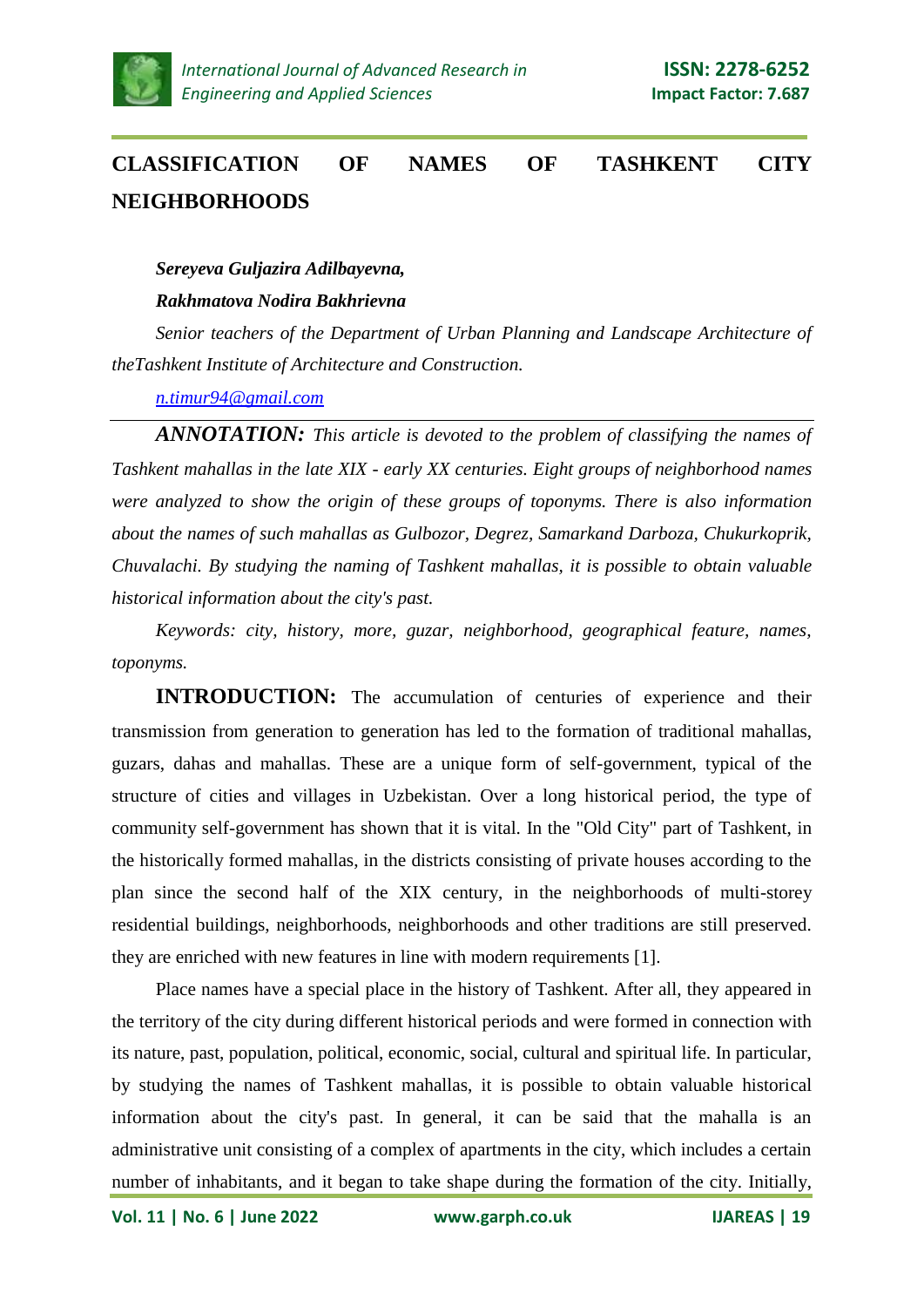

such divisions were mainly related to the social stratification of the population, but later they were also organized according to the occupation of the population.

The formation of the neighborhood was also influenced by the geographical features of the place. For example, concentration near water, zoning due to cliffs. Along with the increase in urban population, the emergence of neighborhoods was influenced by ethnic processes, and in connection with topographic changes - various devices, institutions and so on.

**The main part.** The development of the city is reflected in the changes in the composition of its neighborhoods. In particular, at the end of the 19th and the beginning of the 20th centuries, there were 50-150 apartments in one mahalla in Tashkent; sometimes, a common center for several neighborhoods was the guzar, which housed handicraft workshops, a teahouse, a bakery, a grocery store, and a bazaar. Guzars are located on major streets or intersections. Neighborhoods are divided into several sections or streets - relatively small streets as a main street and several narrow streets. The boundaries of the neighborhoods pass through the back walls of most homes. The neighborhoods in the city center were much older, and new ones were added on the outskirts, and over time, some of them developed and became independent.

This process is also reflected in the toponyms: 1-Eshonguzar, 2-Eshonguzar, Upper Oqmasjid, Lower Akmasjid, Big Kamalon, Small Kamolon mahallas. In many cases, there are neighborhoods around the city, which are called "neighborhood", "garden-yard", "country-yard". In 1876, N.A. Maev wrote that there were 149 mahallas in Tashkent and recorded their names by districts; Of these mahallas, 48 belong to Shaykhantahur, 38 to Sebzor, 31 to Kokcha, and 32 to Beshogoch district [1]. However, the number of mahallas was probably higher, because in the early twentieth century in the old city, according to N.G. Mallitsky's list, there were about 280 mahallas, more than 170 neighborhood names [2]. Of them, 70 mahallas and 31 mahallas belonged to Shaykhantahur, 79 mahallas and 64 mahallas to Sebzor, 56 mahallas and 43 mahallas to Kokcha, 76 mahallas and 36 mahallas to Beshogoch.

**CONCLUSIONS:** In general, the names of the Old City mahallas in the late XIX early XX centuries can be divided into eight groups in terms of content: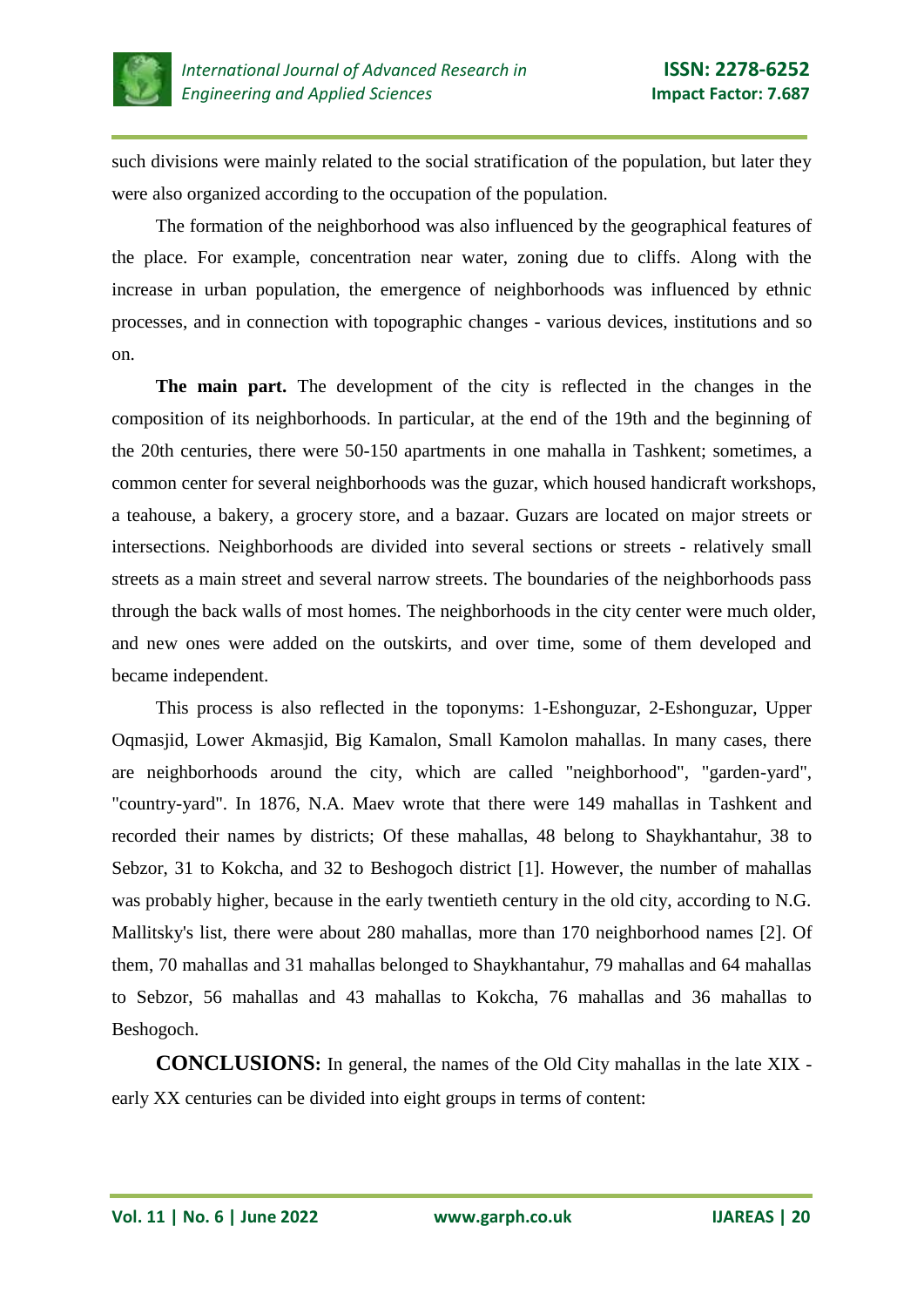

1. Toponyms related to professions and social groups of the population. For example, Degrez, Egarchi, Etikdoz, Temirchilik, Qazikocha, Kulkocha, Khojakocha mahallas and others.

2. Toponyms associated with a natural-geographical object. For example, Kattahovuz, Almazar mahallas.

3. Names associated with relief. For example, Kurgantepa, Oktepa mahallas and others.

4. Toponyms named after city gates. For example, Takhtapul, Samarkand Darvoza mahallas.

5. Toponyms related to the street, mosque, cemetery, market, etc. in the neighborhood. For example, Eskijuva, Chukurkoprik, Gulbozor mahallas.

6. Named after a historical person, i.e. anthropotoponyms. For example, Zangiota neighborhood.

7. Related to ethnic unity, i.e. ethnotoponyms. For example, Kashgar, Chuvalachi mahallas and others.

8. Toponyms related to historical reality. For example, Janggoh, Shoxnishintepa mahallas and others.

Occupational toponyms are relatively common among neighborhood names, and this is due to the concentration of people engaged in a particular type of occupation in a given neighborhood. For example, in Attorlik mahalla there were mainly sellers of Attorlik goods, in Zargarlik mahalla there were jewelers, in Taqachi mahalla there were takasozs. Next in line are the names given to the people living in the neighborhood according to a certain social class, tribe, clan. Toponyms such as Eshonguzar, Kulkocha, Tojikmahalla, Chuvalachi can be shown. This is due to the political and social changes that have taken place in the life of the city throughout history, the location of the population on the basis of tribal traditions. For example, in Eshanguzar mahalla - eshons, in Khojamahalla - a region inhabited by relatively more families belonging to the class of masters, and Kulkocha - an area inhabited by more slaves. Later, the social structure of the population of the neighborhood changed, but its former name, which has become a tradition, has been preserved.

Among the names of the neighborhood there are toponyms associated with the naturalgeographical object, relief. Researchers have noted that such toponyms are relatively ancient [3]. For example: Almazor and Sebzor - apple orchards are many neighborhoods, Qurghonteppa - means that there was once a fortress here, Chukurkuprik - Chukurkuprik is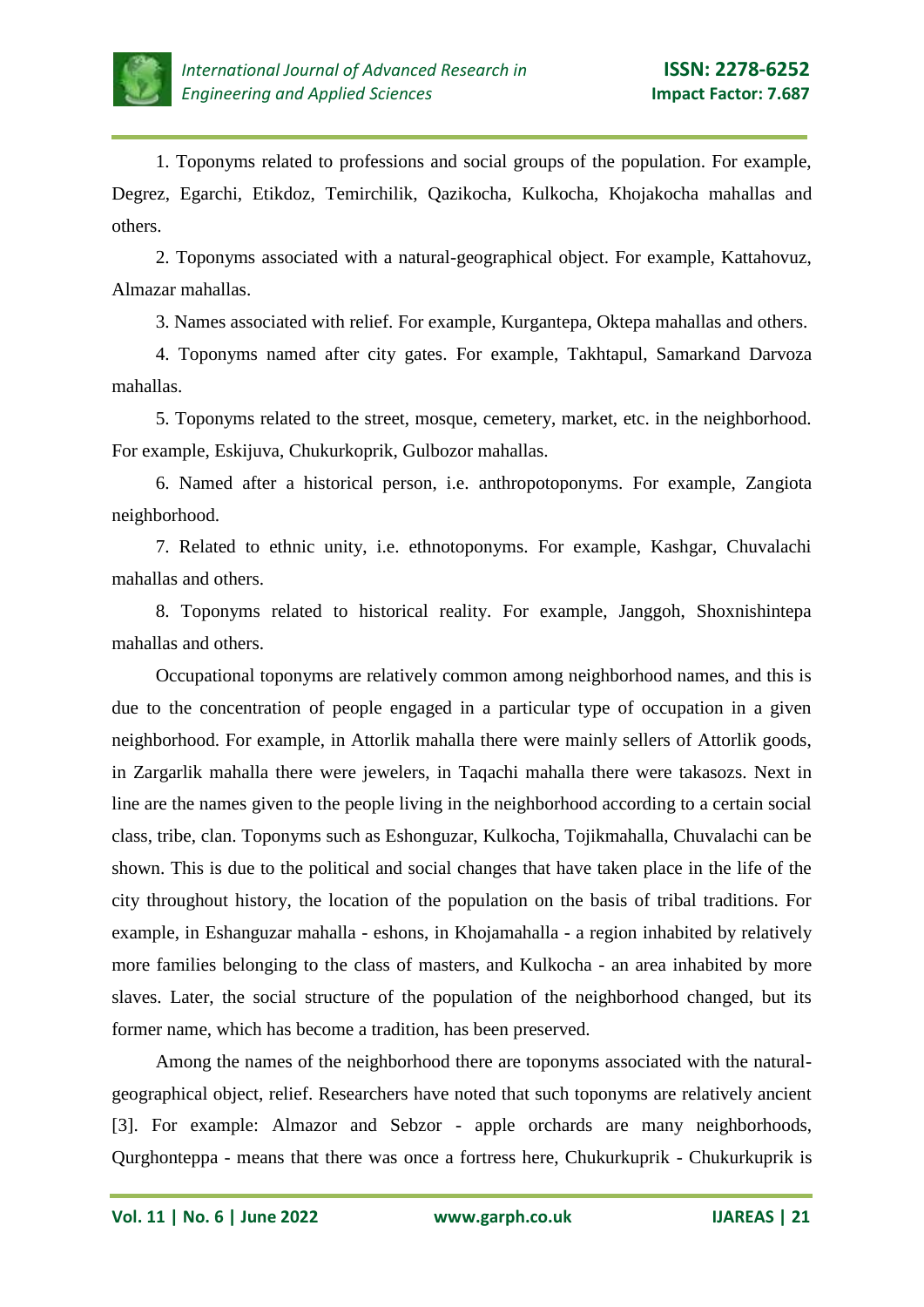

located around the bridge built on the lower reaches of the river means neighborhood. Among the old city neighborhoods are the larger device in the neighborhood area, the farm object, the toponyms named after the city gate, and among them are relatively more associated with religious institutions, monuments, city gates and markets. Kokmasjid mahalla - a mahalla with a blue dome mosque, Samarkand Darvoza - a mahalla named after the gate built on the city wall, Gulbozor - a mahalla with a market for flowers and seedlings.

Anthropotoponyms are less common among neighborhood names. They originated mainly in connection with the names of rich, aristocratic, officials, religious figures who lived in the neighborhood. In particular, Boltaboy, Badalboy, Shaykhantahur, Zangiota, Murad mahallas. The list of urban neighborhoods also includes toponyms related to a historical event, incident or. The history of the emergence of such names is associated with a particular event. Shopayzikuloq mahalla - here a man named Shopayzi dug a canal ditch (ear) from the Kokcha canal [3].

The names of the mahallas of the old city also differ linguistically as they appear in different periods: Sogdian, Turkic, Persian-Arabic, mixed toponyms (Chochtepa, Qiyot, Chigatay, Darkhan, Registan, Obinazir, Bodak, Sebzor, Jartegirmon, Yangishahar Ganchtepa, Qazikocha, Sandiqbozor, Sobunbozor, etc.).

Below is an analysis of the names of some mahallas belonging to these groups: Gulbozor mahalla, the main part of which is in Shaykhantahur district; This mahalla was bordered by Qoshiqchilik mahallas of Khadra and Sebzor districts, Chorsu bazaar and Shaykhantahur street. The common toponym "Gulbozor" ("flower" and "market"), meaning "flower market". The reason for the name of the neighborhood is that there were stalls in the Chorsu market selling flowers and seedlings. According to archeological data, in the IX-XII centuries on this place the arch of Binkat and Shahristan were located. At the end of the 20th century, about 200 houses lived in Gulbozor mahalla. The population was engaged in trade, handicrafts (tin-making, gray weaving), gardening and farming in the districts of Nazarbek, Karasuv, Choponota. The neighborhood had three mosques, several rastas, a two-story hotel, and shops.

At the beginning of the 20th century, sewing machines manufactured by the German company Zinger were sold here in Degrez mahalla, Shaykhantahur district; Also known as Deroz and Degrezlik forms. It is bordered by Gishtmasjid, Sogalmasjid, Shortepa, Hovuzbog and Khojaroshnoi mahallas, and is divided into Lower Degrez and Upper Degrez. Now the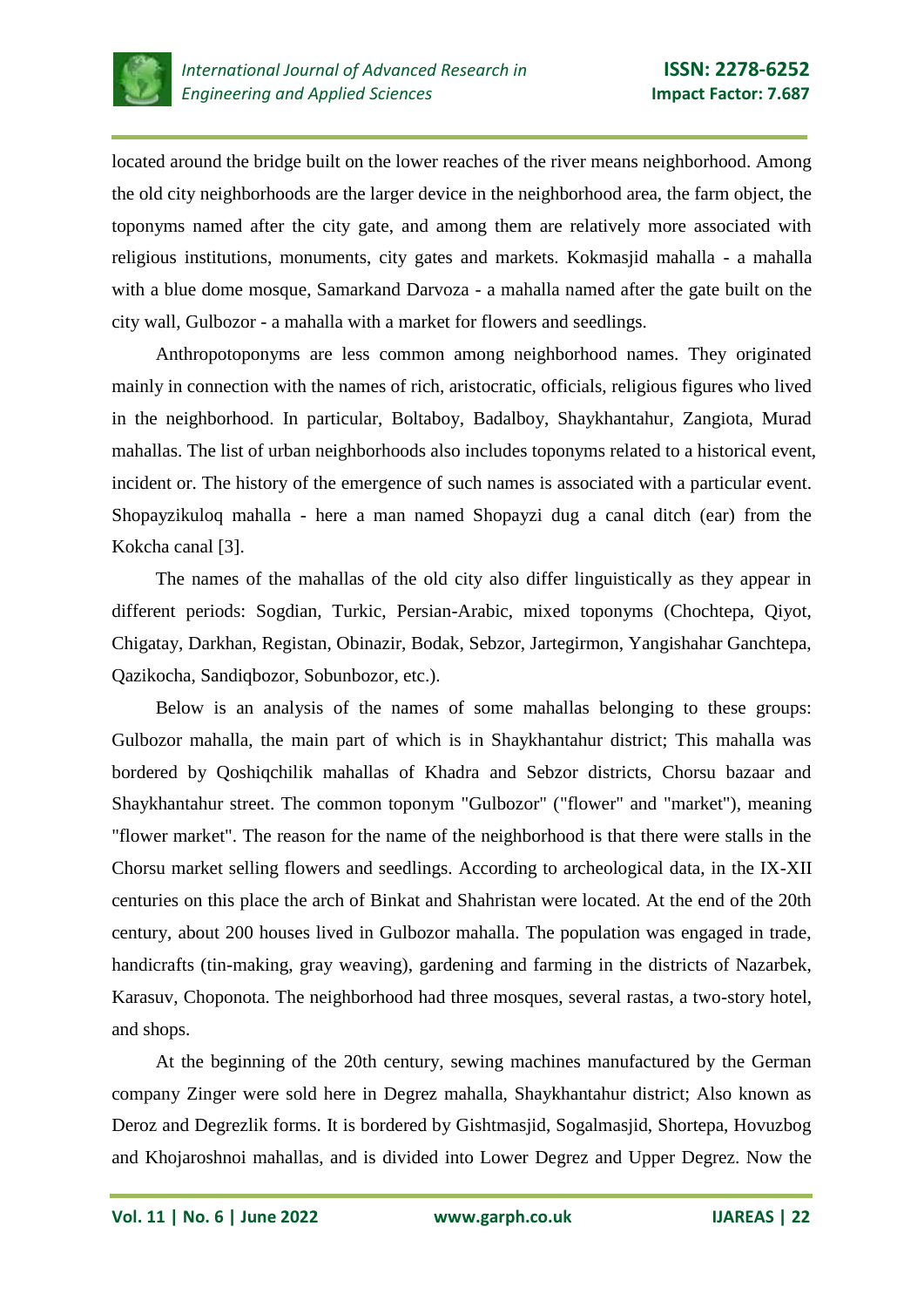

National Theater of Uzbekistan and circus buildings are located here. The word "degrez" is a two-stem toponym ("deg" and "rez"), Persian "deg" - pot, "rez" - well; "Rextan" - means to pour; Although "degrez" means a potter, in general it means a neighborhood of blacksmiths. Degrez mahalla is one of the ancient mahallas, where 200 houses lived. The population was engaged in handicrafts and agriculture in the districts. His main occupation was casting of cast iron, brass, and abjoli (seven alloys). There were about 20 cast-iron pottery workshops (hammer teeth, sandstones, mortars), 2 mosques and a madrasa in the neighborhood [4].

Samarkand Darvoza mahalla, Beshogoch district; It borders Zangiota, Chakar, Zahariq, Kamalon mahallas, one end of which is adjacent to Chaqararik. It's still here. Samarkand Darvoza mahalla has mainly one-storey houses. One of the 12 gates of Tashkent - Samarkand Gate is located in the neighborhood. According to H. Hasanov, the name of the mahalla was formed from the name of Samarkand Darvoza [5]. The formation of this neighborhood dates back to the 15th century. At the end of the 19th century, more than 50 houses lived in the neighborhood. The population was engaged in handicrafts (tannery, carpentry, cart-making, etc.). He was engaged in agriculture in Novza, Choponota, Qaziravot districts. There were schools, mosques, bazaars, grocery stores in the neighborhood. [6].

Chukurkoprik mahalla, Beshogoch district; It borders with Mirlar, Zangiota, Badrboy, Eshonguzar mahallas. My common toponym ("pit" and "bridge") and means "bridge built in a deeper, lower place". A neighborhood was gradually formed in this area, which was called the bridge. By the way, the name of the canal flowing from this mahalla was Chukurkoprik, which flows through Beshogoch and Shaykhantahur districts of the old city. At the beginning of the 20th century, more than 300 houses lived in the Chukurkoprik mahalla. The population was engaged in handicrafts, gardening and farming in the neighborhoods. There was a school, several sewing workshops, teahouses, a mosque, and shops in the neighborhood.

Chuvalachi mahalla belongs to Sebzor district, borders with Teshik Kafka, Chigitboshi, Kaduvot, Hasanboy mahallas. According to S. Karayev, the word "Chuvalachi" is an ethnotoponym and means the name of the Uzbek tribe [8], the name of the neighborhood is associated with the Chuvalachi tribe. There is no information about this in written sources. Probably due to the fact that the Chuvalachi tribe lived in the neighborhood, it was called "Chuvalachi". The neighborhood was formed around the XV-XVI centuries. At the beginning of the twentieth century, more than 100 houses were inhabited. The population was engaged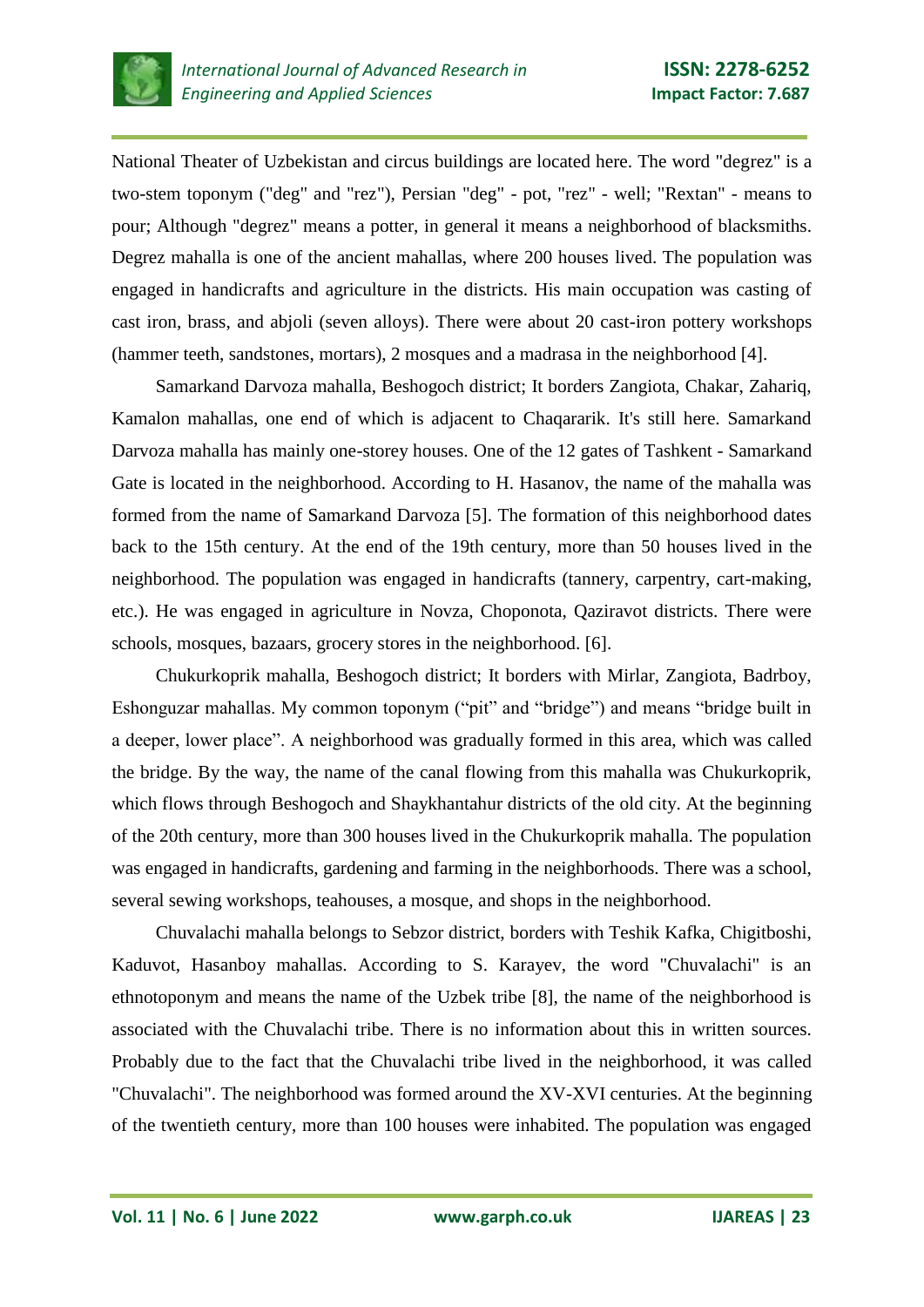

in handicrafts, more - tannery, farming in their neighborhoods. Chuvalachi mahalla had a mill, several grocery stores, a teahouse, and a mosque.

Conclusion. The accumulation of centuries-old experiences and their transmission from generation to generation has led to the formation of traditional mahallas, guzars, dahas and mahallas. These are a unique form of self-government, typical of the structure of cities and villages in Uzbekistan. Over a long historical period, the type of community self-government has shown that it is vital.

As the names of Tashkent mahallas appear in different historical periods, they are divided into different groups in terms of periodicity, linguistics and content. It is safe to say that our architectural heritage is an inexhaustible treasure. Some neighborhoods are poorly studied, some are well studied and in need of rehabilitation. By studying the naming of Tashkent mahallas, it is possible to obtain valuable historical information about the city's past.

## **REFERENCES:**

1. Maev N.A. Asian Tashkent. // Turkestan Collection. - St. Petersburg: Printing house of V.S. Balashev., 1876. - T.123. - B. 260-271.

2. Mallitsky N.G. Tashkent ..., kurs.asar. 112-121 b.

3. Karaev S.K. Toponymy of Uzbekistan. - Tashkent: Fan, 1991. - 101 b.

4. Tashkent. Encyclopedia. - Toshkent: Komuslar takhririyati, 1992. - 103 b.

5. Hasanov H. Orta Osiyo zhoy nomlari. - Tashkent: Fan, 1965. - 41 b.; Okhunov N. Joy nomlari tabiri. - T .: Uzbekiston, 1994. - 42 p.

6. Tashkent. Encyclopedia... - 257 b.

7. Koraev S. Geographic nomlar manosini bilasizmi? (Toponymic lugat). - Tashkent: Uzbekiston, 1970. - 134 p.

8. A'zamjonIbrohimo'g'liToxirov,Robototexnikamajmualariningavtomatlashtirilganelektryu ritmalariniqo'llanilishsohalari, "Science and Education" Scientific Journal, May 2022 [Vol. 3](https://openscience.uz/index.php/sciedu/issue/view/33)  [No. 5 \(2022\): Science and Education](https://openscience.uz/index.php/sciedu/issue/view/33)

URL:<https://openscience.uz/index.php/sciedu/article/view/3425>

9. ToxirovA'zamjon. ROBOTOTEXNIKA MAJMUALARINING AVTOMATLASHTIRILGAN ELEKTR YURITMALARINI QO'LLANILISH SOHALARI. *Involta Scientific Journal*, *1*(6), 3–9.

URL:<https://involta.uz/index.php/iv/article/view/159>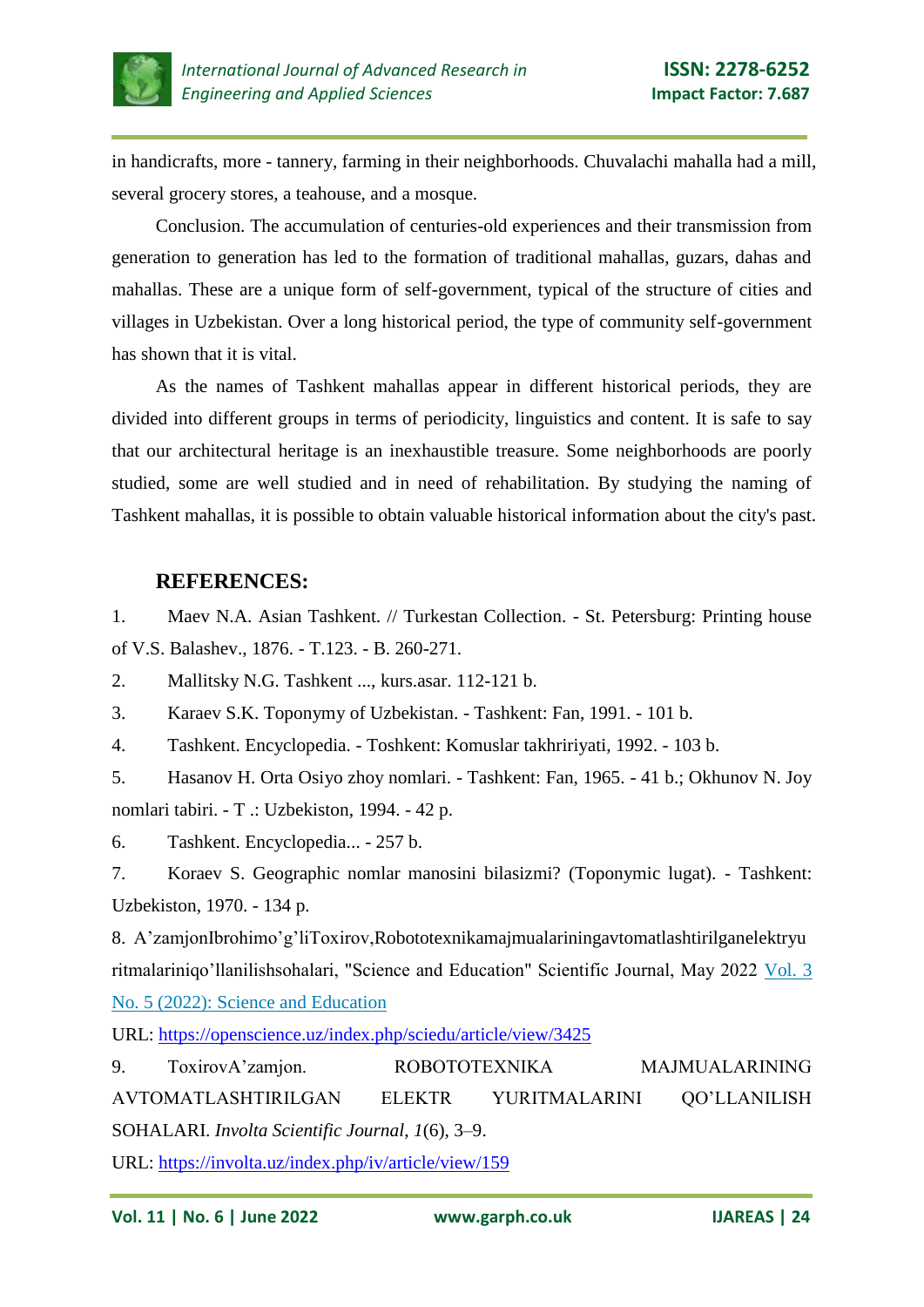

### *DOI-*[10.5281/zenodo.6519792](https://doi.org/10.5281/zenodo.6519792)

10. Djurayev A.D., Tokhirov A.I., Marasulov I.R. CLEANING COTTON FROM SMALLDIRTY // Universum: технические науки : электрон. научн. журн. 2022. 3(96). URL:<https://7universum.com/ru/tech/archive/item/13196>

DOI - 10.32743/UniTech.2022.96.3.13196

11. Tokhirov A.I. Writing control programs for computer numeral control machines // Universum: техническиенауки :электрон. научн. журн. 2021. 5(86).

URL:<https://7universum.com/ru/tech/archive/item/11810>

DOI - 10.32743/UniTech.2021.86.5.11810

12. Tokhirov A.I. Application procedure CAD/CAM/CAE - systems in scientific research // Universum: техническиенауки :электрон. научн. журн. 2021. 6(87).

URL:<https://7universum.com/ru/tech/archive/item/11836>

DOI - 10.32743/UniTech.2021.87.6.11836

13. Tokhirov A.I. Using the graphical editor "Компас 3D" in teaching computer engineering graphics // Universum: техническиенауки :электрон. научн. журн. 2021. 7(88). URL:<https://7universum.com/ru/tech/archive/item/12076>

DOI: 10.32743/UniTech.2021.78.8-3.12076

14. Tokhirov A.I., Marasulov I.R. CONTROL MODELS AND INFORMATION SYSTEM OF COTTON STORAGE IN THE CLASTER SYSTEM // Universum: техническиенауки :электрон. научн. журн. 2021. 11(92).

URL:<https://7universum.com/ru/tech/archive/item/12486>

15. AzamjonIbrohimugliTokhirov, "TECHNOLOGICAL PROCESS DEVELOPMENT USING CAD-CAM PROGRAMS", "Science and Education" Scientific Journal, June 2021 URL:<https://openscience.uz/index.php/sciedu/article/view/1561>

16. ToxirovA'zamjonIbrohimo'g'li, "METHODOLOGY OF TEACHING THREE-DIMEN MODELING USING THE PROGRAM "KOMPAS-3D"", EURASIAN JOURNAL OF ACADEMIC RESEARCH Innovative Academy Research Support Center,

URL:<https://doi.org/10.5281/zenodo.4718298>

17. *MarasulovIslombekRavsjanbeko'g'li,TohirovA'zamjonIbrohimo'g'li, "THE IMPORTANCE OF AUTOMATION OF COTTON RECEIVING SYSTEM",* EURASIAN JOURNAL OF ACADEMIC RESEARCH Innovative Academy Research Support Center, URL:<https://doi.org/10.5281/zenodo.4898919>